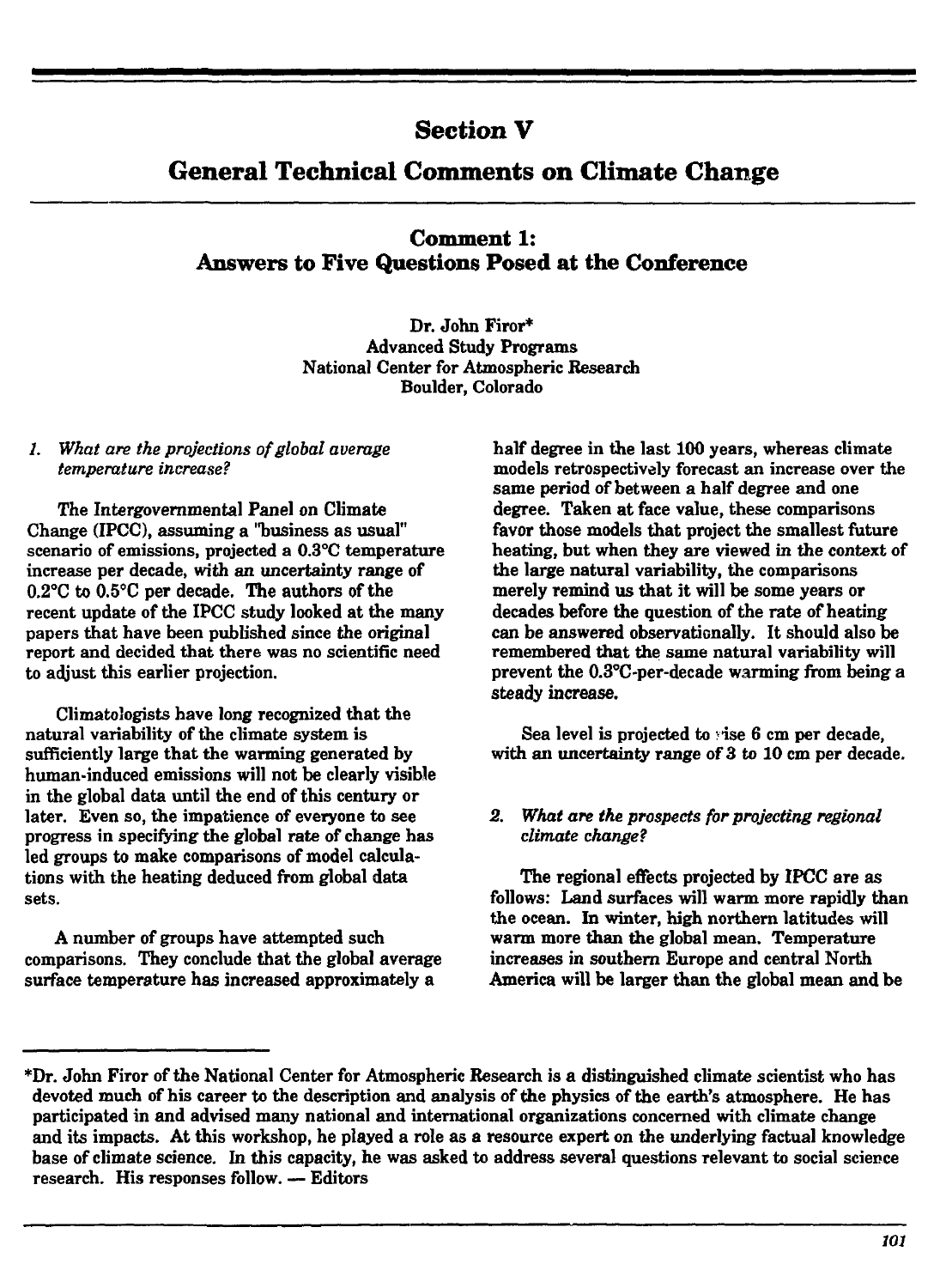accompanied by reduced summer precipitation and soil moisture. There will be apparent regional variations in the rise in sea level because of the rising or subsiding motions of islands and continental margins.

These projections are both coarse and uncertain and of little help to planners interested in preparing for climate change at a specific locality. Therefore, there is a vigorous effort underway in various laboratories to improve the ability of climate models to simulate the sensitivity of regional climate to increases in infrared-trapping gases in the atmosphere.

Much of the difficulty in foreseeing regional changes arises from the fact that global climate models are themselves coarse grained (i.e., a single point used for calculation in the model represents a large area on the surface of the earth, and important features on the surface such as mountains can be represented only crudely). Limitations in computer speed and memory prevent modelers from quickly increasing the spatial resolution of global climate simulations.

The approach that may be most effective for promptly producing improvements consists of imbedding a fine-mesh regional model of an area of particular interest into a global climate model. To the extent that features in the local regions (such as mountains, shorelines, and areas of vegetation) can be thought of as processing large-scale flows of the atmosphere to produce the detailed local climates, this approach can be expected to produce progress in our ability to project regional climate changes.

### *3. Do the climate models produce outlooks for a group of climate variables closely related to societal impacts?*

Many variables are involved in general circulation model (GCM) calculations and could, in principle, be retained and displayed as time series. Those directly produced at each level above each model grid point include pressure, density, temperature, wind, humidity, downflowing and upwelling radiation (both solar and long wave), and any cloud at that point. At the surface, both precipitation and evaporation are computed and soil moisture is derived. For the ocean portion of the

model, variables such as salinity and the area of sea ice are also calculated. Additional variables could be derived (e.g., amount of cloud cover or oceanwave height). Newer models are beginning to include the concentrations of a few chemicals as variables.

Some of these variables — in particular soil moisture — are now routinely computed because of requests from scientists interested in responses of agriculture to climate changes. Variables not now retained in the data sets produced by model calculations could, if needed, be stored for later use, and new variables derivable from the ones already calculated could be added to the calculation, but always at a sacrifice of the length of time that can be simulated with a fixed computer resource.

*4. What is the feasibility and what are the costs of proposed geoengineering options for responding to climate change?*

For the most part, proposed geoengineering plans have not been studied in any detail and no answer to the question is possible. The reason for the lack cf study arises from the fact that most such proposals involve complex systems, so a great deal of work needs to be done to *convert* the idea into one that can be quantified in a climate or related model.

For example, the notion suggested by a laboratory experiment — that iron fertilization *of* certain ocean areas might enhance biological activity and, through this activity, the ocean storage of atmospheric carbon — will require extensive work on ocean biology and integration of this biological knowledge into calculations of carbon fluxes to and from the ocean and transfers within the oceans. The ocean biological system is sufficiently complicated that a single ocean experiment now would not provide final answers. If changes in carbon fluxes were observed in such an experiment, one would not necessarily know the chain of events that produced the changes; thus, the experiment could not readily be scaled up. Further, without additional knowledge of the oceanic carbon cycle, one would not know whether the carbon taken up would stay stored for the centuries required or whether unacceptable shifts in the ocean food-chain might be an accidental result of the plan. Thus,